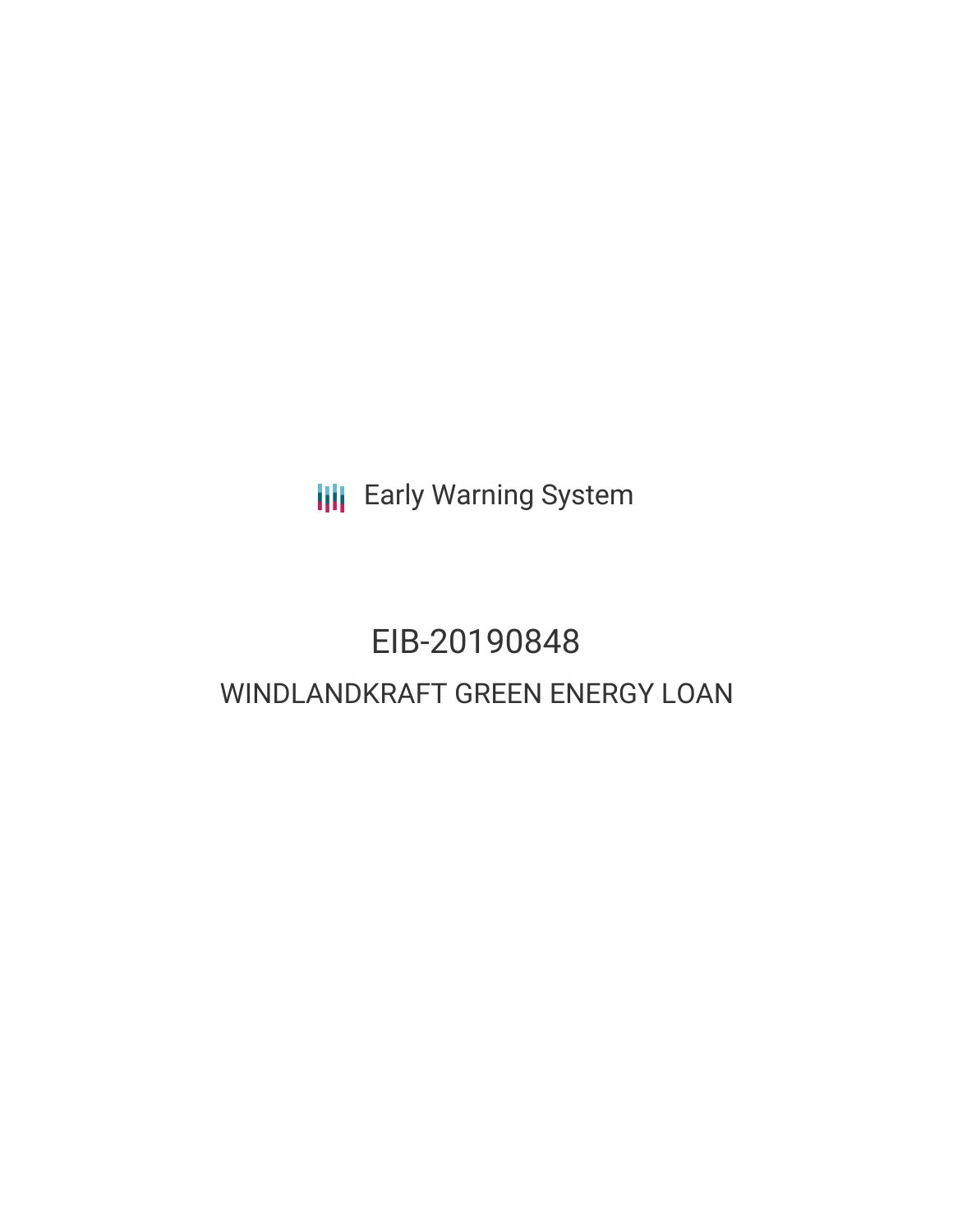

#### **Quick Facts**

| <b>Countries</b>               | Austria                        |
|--------------------------------|--------------------------------|
| <b>Specific Location</b>       | Lower Austria                  |
| <b>Financial Institutions</b>  | European Investment Bank (EIB) |
| <b>Status</b>                  | Approved                       |
| <b>Bank Risk Rating</b>        | U                              |
| <b>Voting Date</b>             | 2020-12-16                     |
| <b>Borrower</b>                | WINDLANDKRAFT GMBH             |
| <b>Sectors</b>                 | Energy                         |
| <b>Investment Type(s)</b>      | Loan                           |
| <b>Investment Amount (USD)</b> | $$51.94$ million               |
| <b>Project Cost (USD)</b>      | \$105.09 million               |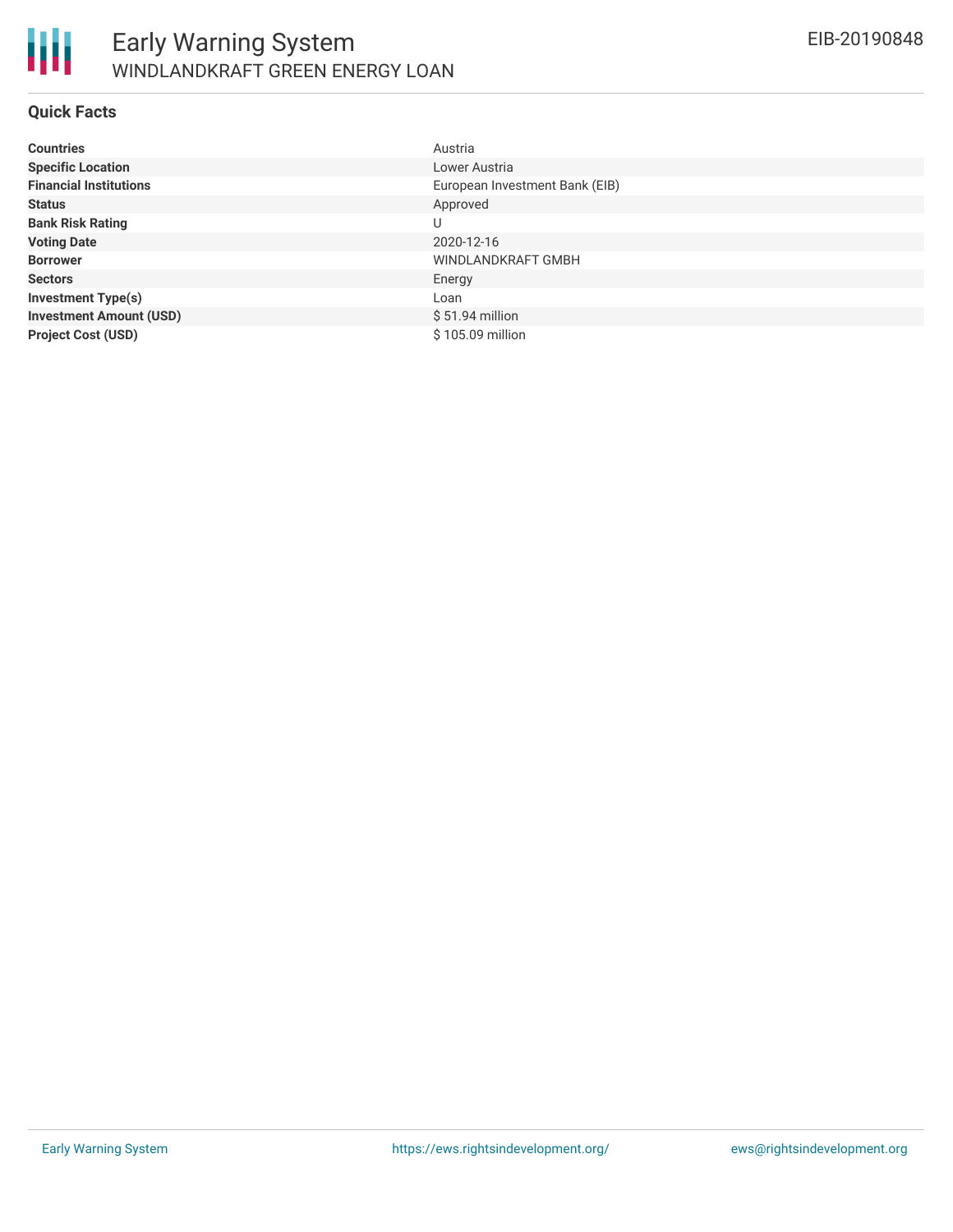

# Early Warning System WINDLANDKRAFT GREEN ENERGY LOAN

# **Project Description**

Construction and operation of two windparks in lower Austria with a total capacity of 51.5 MW.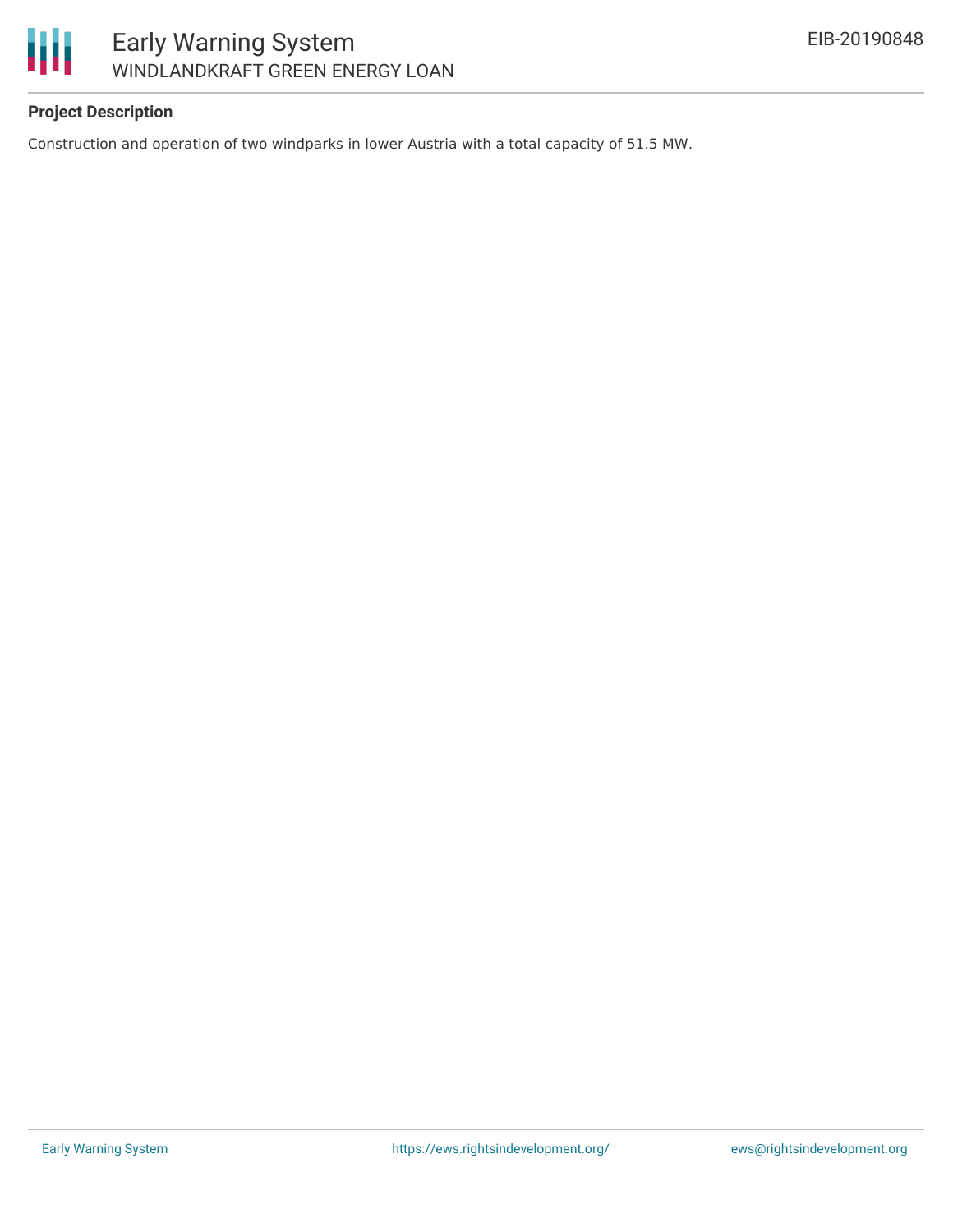

## **Investment Description**

European Investment Bank (EIB)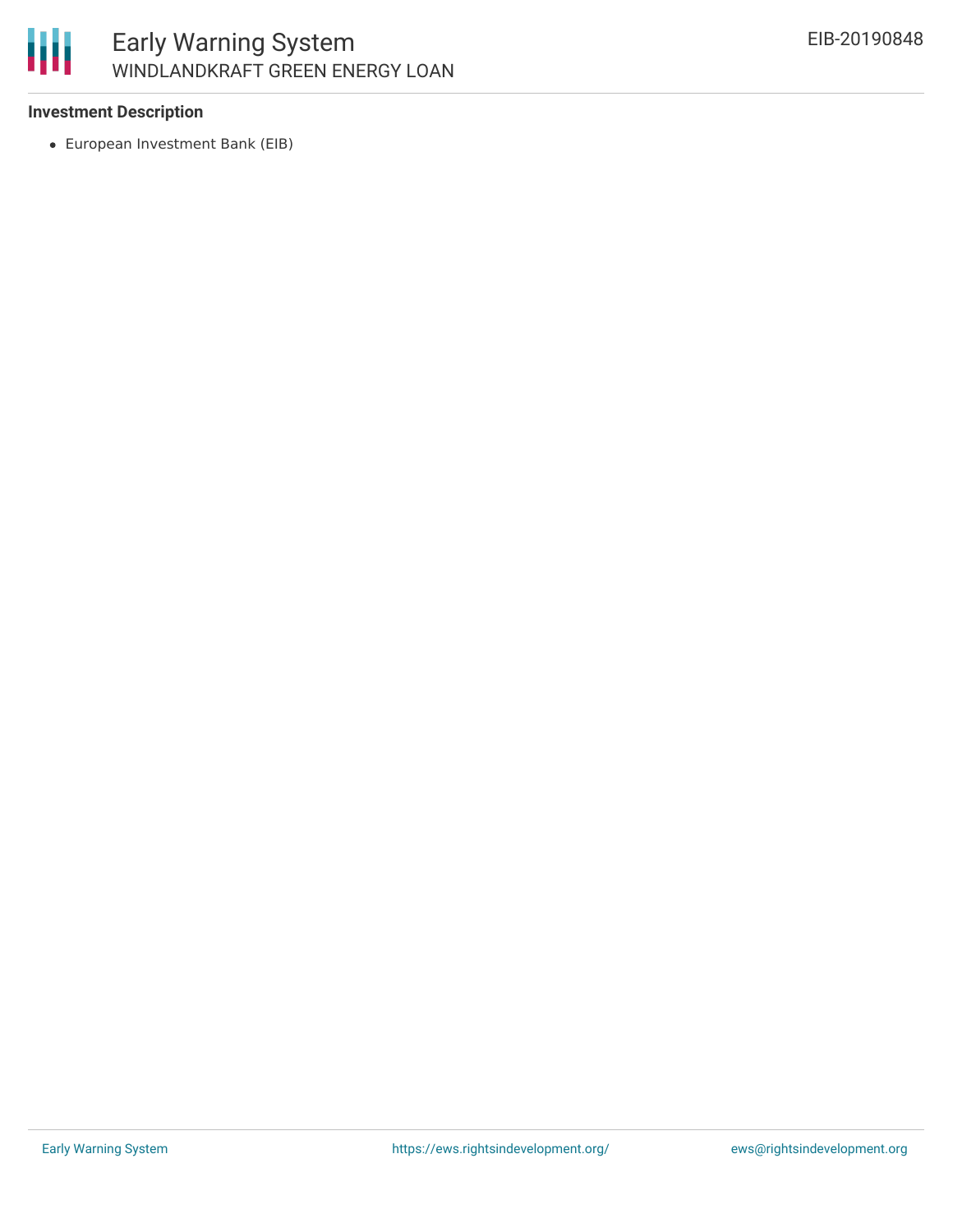

## **Contact Information**

#### ACCESS TO INFORMATION

You can submit an information request for project information at: https://www.eib.org/en/infocentre/registers/requestform/request-form-default.htm

#### ACCOUNTABILITY MECHANISM OF EIB

The EIB Complaints Mechanism is designed to facilitate and handle complaints against the EIB by individuals, organizations or corporations affected by EIB activities. When exercising the right to lodge a complaint against the EIB, any member of the public has access to a two-tier procedure, one internal - the Complaints Mechanism Office - and one external - the European Ombudsman. A complaint can be lodged via a written communication addressed to the Secretary General of the EIB, via email to the dedicated email address: complaints@eib.org, by completing the online complaint form available at the following address: http://www.eib.org/complaints/form via fax or delivered directly to the EIB Complaints Mechanism Division, any EIB local representation office or any EIB staff. For further details, check:

http://www.eib.org/attachments/strategies/complaints\_mechanism\_policy\_en.pdf

When dissatisfied with a complaint to the EIB Complaints Mechanism, citizens can then turn towards the European Ombudsman. A memorandum of Understanding has been signed between the EIB and the European Ombudsman establishes that citizens (even outside of the EU if the Ombudsman finds their complaint justified) can turn towards the Ombudsman on issues related to 'maladministration' by the EIB. Note that before going to the Ombudsman, an attempt must be made to resolve the case by contacting the EIB. In addition, the complaint must be made within two years of the date when the facts on which your complaint is based became known to you. You can write to the Ombudsman in any of the languages of the European Union. Additional details, including filing requirements and complaint forms, are available at: http://www.ombudsman.europa.eu/atyourservice/interactiveguide.faces